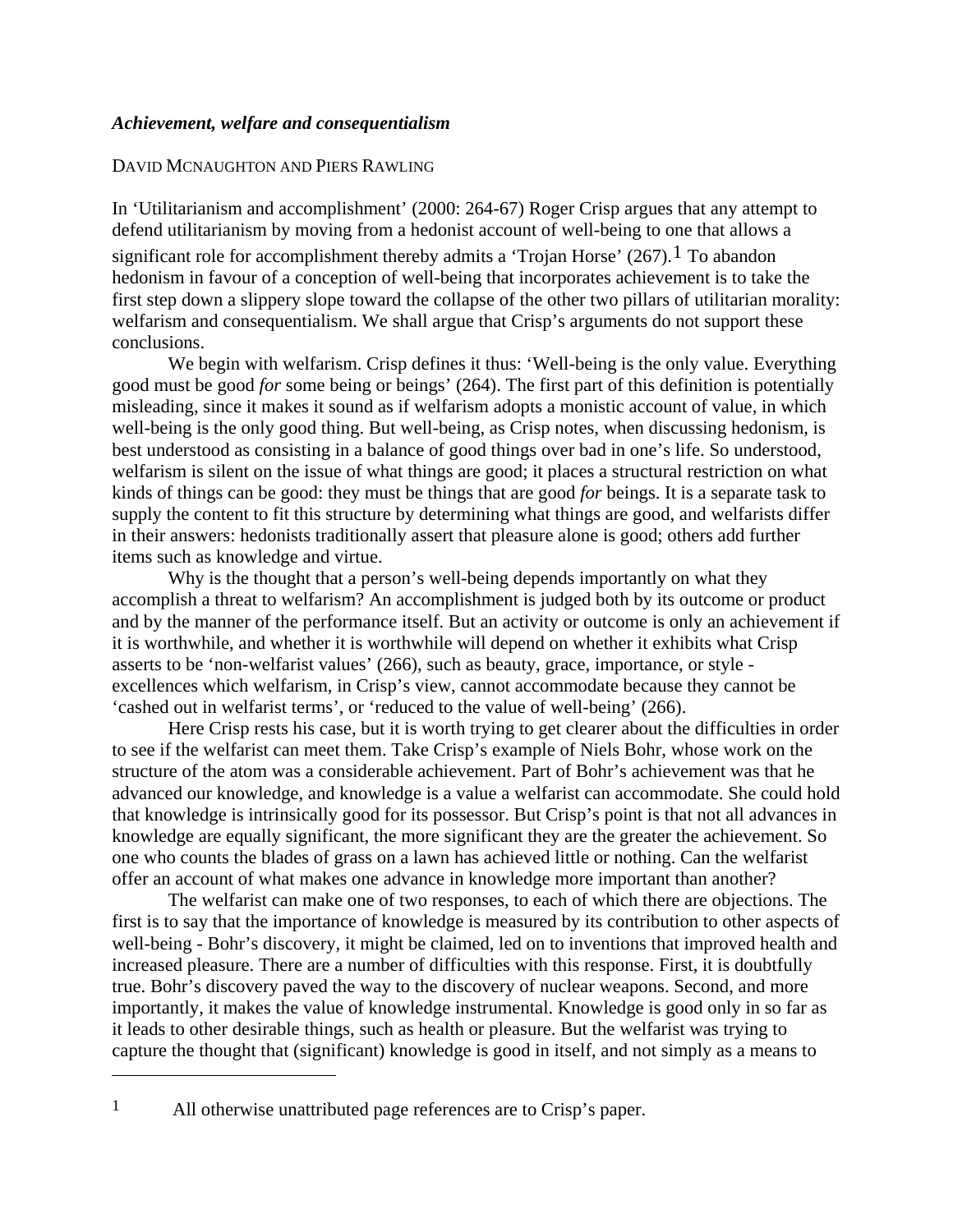other goods. The second response the welfarist can make is to say that what makes a piece of knowledge important is to be judged by standards internal to our conception of the value of knowledge. Knowledge is significant, perhaps, if its object is significant. Bohr's discovery was especially valuable because it uncovered the fundamental workings of the universe.

 But this claim seems to pose a problem for the welfarist. For we might ask: why is it particularly valuable to discover the ultimate structure of things rather than to count blades of grass? If you are a welfarist it seems that in order to show Bohr's knowledge to be more valuable than the grass-counter's you need first to show that the former furthers well-being more than the latter. But how so? To argue here that Bohr's knowledge furthers well-being more than the grasscounter's by adverting to the fact that Bohr's discovery was an achievement results in an explanatory circle: Bohr's discovery added to well-being because it is an achievement; yet it is an achievement because it added to well-being.

The welfarist might try to escape by claiming that Bohr's discovery added to well-being not because it was an achievement but for some other reason. We have already ruled out, however, an appeal to an instrumental reason here. Thus the welfarist's position would be more plausible if she could take the other option, and deny that what makes Bohr's discovery an achievement is that it added to well-being. But can she do this?

 Recall that the welfarist claim about the good is a structural one - it is that all goods must be goods *with a certain form*. They must be good for someone; they are good only if they make some being's life go better. The formal theory offers no substantive account of what well-being comprises. That is determined by what things are in fact good and bad for beings. The theory does not state that what determines whether some action or outcome instantiates some particular value is the bearing of that action or outcome on human welfare. It is not that we have some prior conception of well-being which we then use to determine whether Bohr's discovery is revealing and significant, or whether Babe Ruth's performance is athletic, stylish, and graceful. Rather, if Bohr's discovery and Ruth's playing exhibit the relevant qualities to a high degree, measured by whatever are the appropriate criteria, then their lives exhibit great goods, which are, according to the theory, great goods for them and various others. In determining what constitutes an achievement we just *are*, in part, determining what it is for a life to go well.[2](#page-1-0)

 The welfarist seems, then, to have a response to Crisp's main concern. But she faces another, well-known and much discussed, problem about certain of the goods by which we measure achievement, such as beauty. Beauty is a good, but is it so only in virtue of being good for beings? There is a long-standing debate as to whether there can be beauty without sentience. It is clear on which side of this debate the welfarist must come down. She must either deny that anything can be beautiful in a world without sentient beings, or deny that beauty is valuable except insofar as its existence has an impact on the welfare of some being. Whether the welfarist

l

<span id="page-1-0"></span> $2 \text{ There are parallels here with two interpretations of Aristotle. On the first, Aristotle has }$ some prior conception of the good for humans and the virtues are then judged as excellent insofar as they are conducive to that end. On the second, championed by McDowell (1995), in determining which qualities of character are excellences we are determining what the good life for humans is.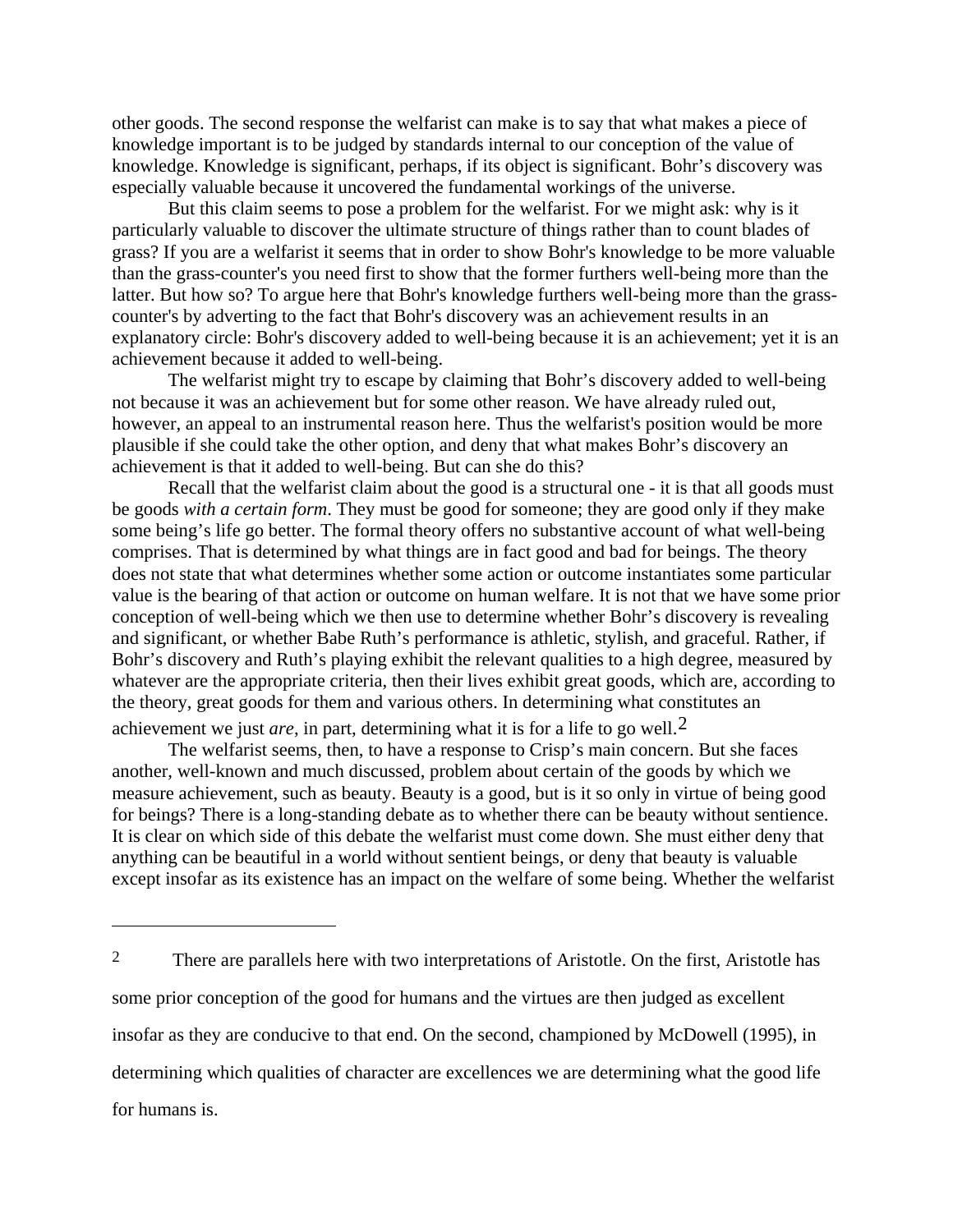can ultimately defend such a conception of beauty is debatable, but her view is not obviously false or incoherent.

 Crisp's second main claim is that the incorporation of achievement into the account of welfare is incompatible with consequentialism, because it brings with it various notions, such as 'non-welfarist values ... agent-causation, and the intrinsic evaluation of actions' which, while 'perfectly at home in non-consequentialist moral theories' (267), do not, Crisp thinks, sit comfortably in consequentialism. Crisp's conclusion is unwarranted, as we shall now show. A great strength of consequentialism is its capacity to accommodate various notions that might seem more at home in the opposition camp and make them its own.

 Crisp raises two difficulties for consequentialism which would result from adopting an achievement conception of welfare. The first concerns the fact that performance-assessments focus on the intrinsic value of an action, and not just on its outcome. It was the way Babe Ruth struck a baseball, as well as the results, for which we admire him. But this poses no problem for act-consequentialism which defines a right action as one which brings about the best possible state of affairs. *If* actions can have intrinsic value, then consequentialism can capture that value in its calculations. What determines which action is right is the total amount of value produced by that action - including any intrinsic value the act may have.[3](#page-2-0)

 The second difficulty Crisp raises concerns agent-causation. He states that '[a]ccording to consequentialism, all that matters is that the best possible future state of affairs or history of the world happens: it does not matter who brings it about, or how' (266). Citing Williams's famous example of Jim and the Indians (1973: 98-100), Crisp claims that a consequentialist can 'put no weight on the notion of agent-causation'; he must think that the 'fact that it is Jim who will have to shoot to bring about the best state of affairs is irrelevant' (266). Outcome-assessments of accomplishment also, Crisp claims, rely on the idea of agent-causation; an agent's accomplishment in bringing about some good only adds to his well-being because *he* brought it about. The moral is that agent-causation is a non-consequentialist interloper with which good consequentialists should have no truck.

 There are two crucial errors in this line of reasoning. First, it is false that, from a consequentialist perspective, it does not matter who brings about a certain result, or how. For how the result is brought about, or by whom, may affect the value, and consequentialism must be able to capture all the values there are. It follows that the notion of agent-causation can have a perfectly valid place in consequentialist reasoning. The consequentialist can allow that human agency is relevant to value. As Nagel points out (1986: 179), a consequentialist could hold that the state of affairs in which a harm is brought about by an agent is worse than the state of affairs where a similar harm comes about in the course of nature.<sup>[4](#page-2-1)</sup> The consequentialist can even allow that whether an outcome is brought about by the agent *herself* or by others can affect value. For reasons of autonomy, we might think it better that people do certain things for themselves, rather than have things done for them. What consequentialism cannot allow is the thought that the agent

<span id="page-2-0"></span>3 'Consequentialism' is thus a rather misleading name for the theory, but we are stuck with

it. The point we make here has been much discussed in recent literature. It is forcefully made by

Parfit (1984: 26) and by many other writers, including ourselves, in 1991 and 1993.

<span id="page-2-1"></span>4 Nagel does not himself endorse this claim.

l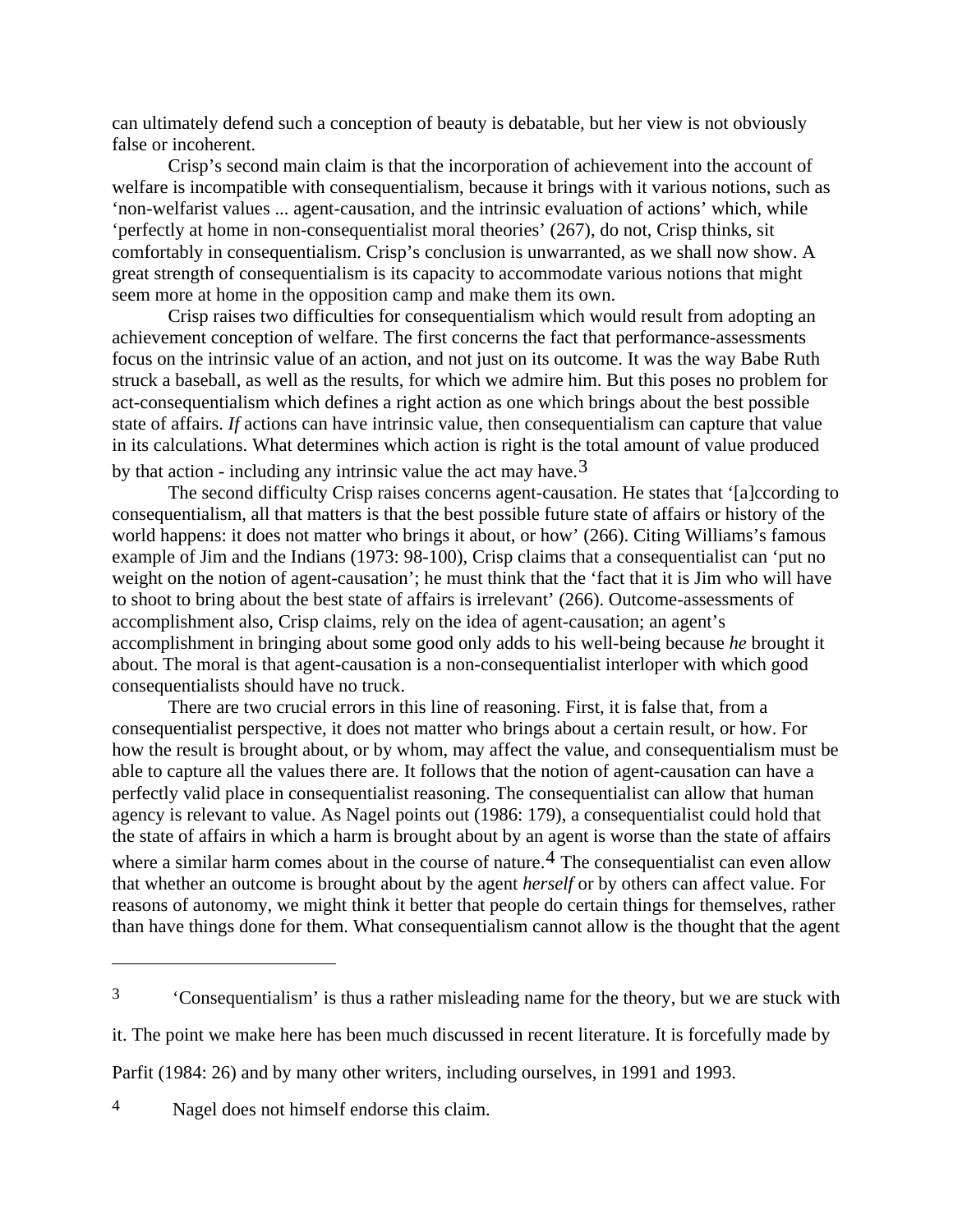has the right, or even the duty, just in virtue of its being her agency that is involved, not to perform a certain kind of act herself, even though this will result in someone else performing a worse act. This underlies the consequentialist objection to Jim refusing to shoot the Indian.

 Parfit's distinction between agent-neutral and agent-relative theories or rules (1984: 27) yields a more precise account of the conditions under which the consequentialist can legitimately appeal to agent-causation. Agent-neutral rules or theories give agents a common aim; agentrelative ones give each agent a different aim. What act-consequentialism denies is that agentrelative rules - which may include rules forbidding the agent to cause some state of affairs - have any place in determining which actions are right. But reference to agent-causation is acceptable (assuming that it is relevant to value) in an agent-neutral rule.

 We can make this clearer using a formalisation we have developed elsewhere (1991, 1993). The thought that we should encourage people to help themselves can be captured thus in an agent-neutral rule:

(1) (AN)  $\forall x(xS[\forall y(y looks after y)])$ 

(where 'S' abbreviates 'should, *pro tanto*, ensure to the best of her ability that').

This rule tells each of us to bring it about that everyone (including oneself) is, as far as possible, self-reliant. According to this rule it is better that each person helps *herself* rather than that others do things for her, but the rule itself is quite suitable for consequentialism. In particular, in the unlikely or perverse case where she could do more to foster self-help in others by being more dependent herself, it instructs her not to help herself but to be dependent. Compare this to its agent-relative counterpart:

(2) (AR)  $\forall x(xS[x] \text{ looks after } x])$ 

(2) is clearly not a rule acceptable to consequentialism; it requires the agent to look after herself even when she could do more good by not doing so. In particular, it would forbid her to abandon self-reliance even when, by so doing, she could better foster it in others. A consequentialist thought that self-reliance is good is captured by (1) not (2).

Turn now to Jim and the Indians. The rule which Jim is inclined to follow is:

(3) (AR)  $\forall x(xS[\forall y(x does not (directly) kill y)])$ 

which forbids him to kill one Indian even to save nineteen. The rule the consequentialist would have him follow is:

(4) (AN)  $\forall x(xS[\forall y \forall z(y \text{ does not (directly) kill } z)]).$ 

(4) involves agent-causation. It forbids people to bring about the deaths of others by their own direct agency, and would normally require the agent not to do any killing himself. But Jim is in a perverse circumstance where by killing one himself he can prevent nineteen being killed by the agency of another. (4) clearly enjoins him to kill.

 Crisp's second error, which stems from the first, is to suppose that accomplishment involves the notion of agent-causation in a way uncongenial to consequentialism. Crisp points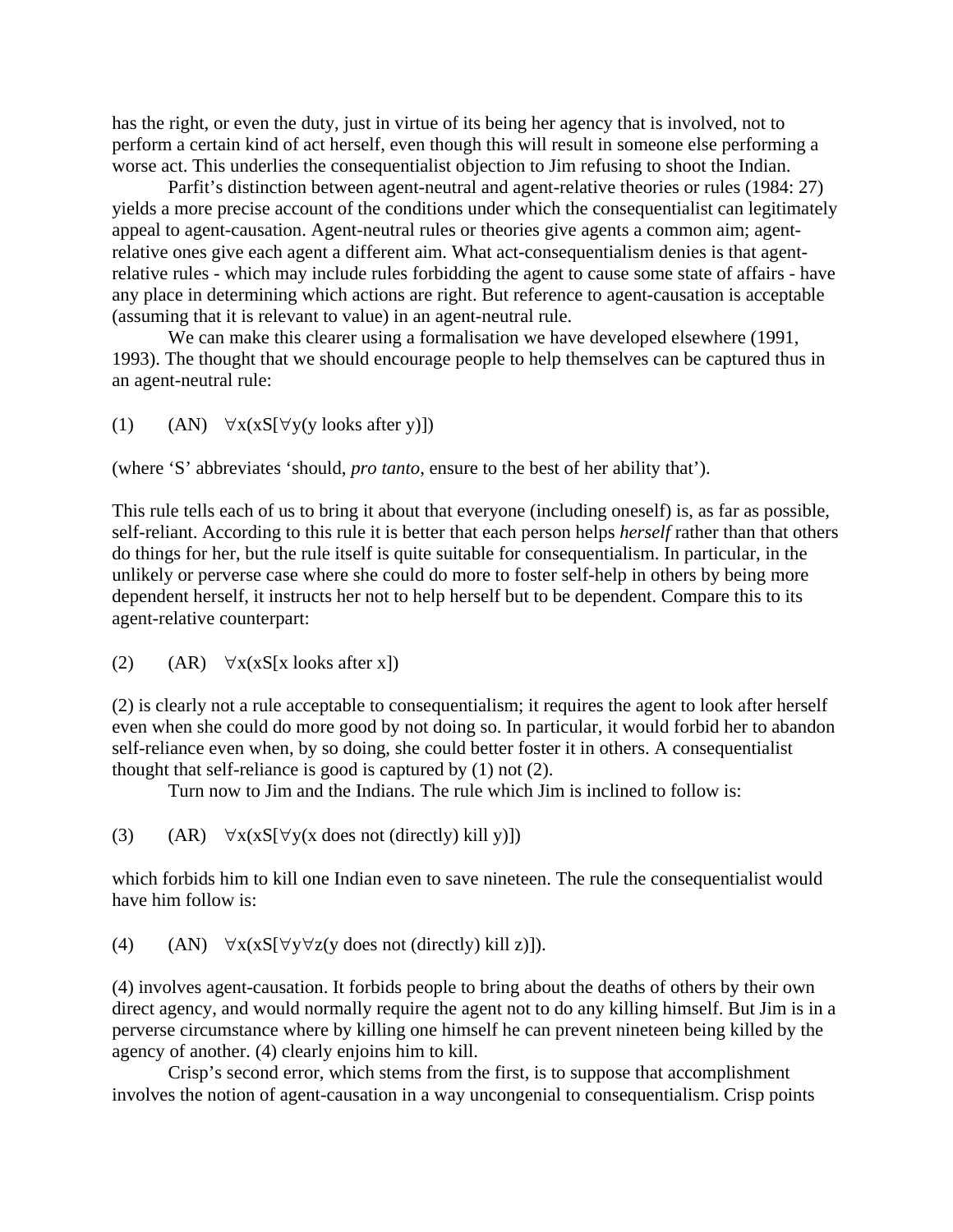out, correctly, that '[t]he contribution of Michelangelo's accomplishment to his well-being depends on the fact that it was *he* who painted the Sistine ceiling' (266-67). If well-being depends in part on the achievement of great things by an agent's own activity then consequentialism will tell us, *inter alia*, to promote such achievement. We have seen that consequentialism has no difficulty in accommodating agent-causation, provided that it is captured in agent-neutral rules. Thus, of the following pair, we would expect consequentialism to adopt the first.

- (5) (AN)  $\forall x(xS[\forall y(y \text{ brings about excellent products by } y's \text{ own agency})])$
- (6) (AR)  $\forall x(xS[x] \text{ brings about excellent products by } x\text{'s own agency}$ )

(5) enjoins all to bring it about that each fosters her own form of excellence. Since (5) is an agent-neutral rule, and so apt for a consequentialist theory, it enjoins you to desist achieving in the perverse case where you can do more to promote achievement thereby. Curiously, Crisp makes this point himself, but seems to think that it counts against the incorporation of achievement in a consequentialist theory. He points out that if Michelangelo had had an even more brilliant pupil whom he had allowed to paint the Sistine ceiling, then it would have been the pupil, and not Michelangelo, who would have been credited with the achievement. Michelangelo would not have added to *his own* accomplishment. Quite so, but quite irrelevant as an objection to allowing achievement to figure as a value in consequentialism. Consequentialism, in the form of (5), does not tell you to maximise *your own* achievement (as (6) does), but to maximise achievement in general. If Michelangelo could have increased the amount of achievement in the world by encouraging his pupil to paint the ceiling then, everything else equal, he would have acted rightly, according to consequentialism, to forego one of his greatest achievements so that his pupil could accomplish something even greater.

 Abandoning hedonism and introducing achievement into one's account of well-being undermines neither welfarism nor consequentialism. From the utilitarian perspective this is good news, since hedonism is not the right account of well-being. Since any plausible consequentialism must incorporate the value of well-being, this is also good news from the consequentialist perspective. From the deontological perspective occupied by the authors of this paper it would have been nice if Crisp's argument were sound, since we would then only have had to show that well-being incorporates accomplishent in order to defeat consequentialism. But consequentialism is more flexible, more resilient and more accommodating than Crisp allows.

Keele University Keele, Staffs, ST5 5BG, UK d.a.mcnaughton@keele.ac.uk

University of Missouri-St. Louis St. Louis, MO 63121, USA piers@umsl.edu

## *References*

Crisp, R. 2000. Utilitarianism and accomplishment. *Analysis* 60: 264-68. McDowell, J. 1995. Eudaimonism and realism in Aristotle's ethics.